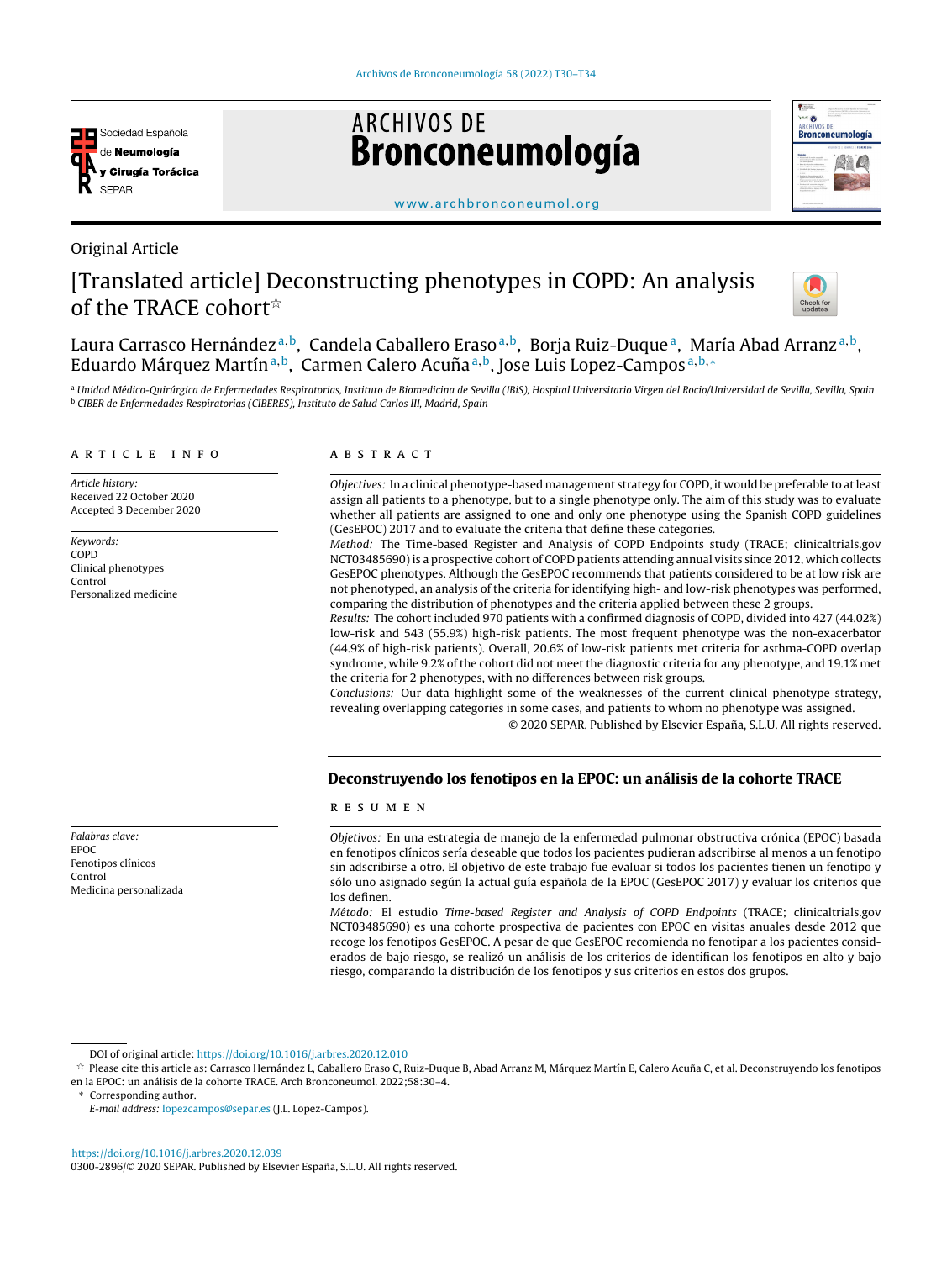Resultados: La cohorte incluye 970 pacientes con diagnóstico confirmado de EPOC, divididos en 427 (44,02%) pacientes de bajo riesgo y 543 (55,9%) de alto riesgo. El fenotipo más frecuente fue el no agudizador (44,9% de los pacientes de alto riesgo). Un 20,6% de los pacientes de bajo riesgo cumplían criterios de solapamiento entre EPOC y asma. Un 9,2% de la cohorte no cumplía los criterios diagnósticos de ningún fenotipo y el 19,1% cumplía los criterios de dos fenotipos, sin diferencias entre grupos de riesgo. Conclusiones: Nuestros datos ponen de manifiesto algunas de las debilidades de la actual estrategia basada en fenotipos clínicos, existiendo solapamiento en algunos casos y pacientes sin fenotipos.

© 2020 SEPAR. Publicado por Elsevier España, S.L.U. Todos los derechos reservados.

#### Introduction

In recent decades, advances in the understanding of the pathogenesis of chronic obstructive pulmonary disease (COPD), better characterization of patients, and the availability of new therapeutic options have considerably reshaped the management of this disease. Consequently, recommendations from guidelines on the diagnosis and treatment of COPD have been undergoing changes, reflecting efforts to move towards a more personalized approach to its clinical management. The two gold standards in the management of COPD in Spain, the Global Initiative for Objective Lung Disease (GOLD) and the Spanish COPD Guidelines (GesEPOC), take 2 different approaches, both of which focus on personalized medicine<sup>[1,2](#page-4-0)</sup>. Specifically, GesEPOC established a clinical pheno-type treatment algorithm when it was first published in 2012<sup>[3](#page-4-0)</sup>, while a major update in  $2017<sup>1</sup>$  $2017<sup>1</sup>$  $2017<sup>1</sup>$  introduced the concept of initially classifying patients by risk, before establishing their clinical phenotype. The introduction of the clinical phenotype concept, first used in COPD in  $2010<sup>4</sup>$  $2010<sup>4</sup>$  $2010<sup>4</sup>$ , marked a considerable shift in disease management, permitting an approach that is both intuitive for the clinician and close to the reality of patients. As a result, it has been widely implemented in Spain<sup>[5](#page-4-0)</sup> and also adopted in other countries<sup>[6](#page-4-0)</sup>.

However, a factor that is not explicitly stated in the GesEPOC, but implicitly suggested in the concept of phenotype, is that it would be desirable if, in a phenotype-based model, all patients at least could be assigned to one specific phenotype. Furthermore, because of the implications of the different therapeutic strategies for each phenotype, it would be equally desirable for each patient to be assigned to one single phenotype. So far, however, neither of these conditions has been studied in a cohort of COPD patients. The Time-based Register and Analysis of COPD Endpoints (TRACE) study is a prospective follow-up in a real-life cohort that, among other variables, records the phenotypes proposed by GesEPOC, as well as many of the indi-vidual components<sup>[7](#page-4-0)</sup>. As such, the TRACE cohort could provide a more detailed evaluation of GesEPOC phenotypes. The aim of this study was to analyze the clinical phenotypes of COPD patients in the TRACE cohort in order to evaluate their distribution and to study the criteria on which they are based.

#### Method

TRACE methodology has been published elsewhere<sup>[7](#page-4-0)</sup>. Briefly, TRACE (clinicaltrials.gov NCT03485690) is a prospective observational study of single-center non-interventional cohorts. The sample comprises only patients with COPD, identified in face-to-face visits according to the current diagnostic criteria<sup>[1](#page-4-0)</sup>. The protocol does not prespecify any exclusion criteria except for complete reversibility of lung function tests during follow-up.

Patient inclusion began in January 2012. After the cases are identified, patients are prospectively followed indefinitely in annual visits until they die or are lost to follow-up. All patients receive their prescribed medications and therapeutic interventions throughout the study, implementing any medication changes ordered by their treating physician in response to their clinical status. During annual

visits, clinical, functional, radiological and laboratory information is recorded using a standardized questionnaire for all visits. The primary clinical outcome is survival. Secondary objectives include dyspnea measured by the mMRC scale, number of moderate or severe exacerbations defined according to GesEPOC, and respiratory function.

The variables collected are: sociodemographic (gender, age), history of smoking, comorbidities, stable phase clinical status during the previous year (including evaluation of dyspnea, cough and sputum production, sputum color if present, and self-reported wheezing), exacerbations and hospitalizations in the previous year, current pharmacological and non-pharmacological treatment, and complementary tests, including at least standard chest X-ray, preand post-bronchodilator spirometry, and laboratory results (blood eosinophils, alpha-1 antitrypsin, C-reactive protein, and total IgE). Chronic cough and expectoration identified patients with chronic bronchitis with the time frame currently accepted in GesEPOC 2017[1](#page-4-0) . For all other clinical criteria, GesEPOC 2017 definitions were adopted<sup>[1](#page-4-0)</sup>.

This analysis focuses on the evaluation of clinical phenotypes according to GesEPOC 20[1](#page-4-0)7<sup>1</sup>. Although GesEPOC recommends that patients considered to be at low risk should not be phenotyped, this study determined the criteria for identifying phenotypes regardless of whether patients were high- or low-risk. The same criteria proposed by GesEPOC 2017 were used for the identification of acute and non-exacerbator phenotypes. For the asthma-COPD overlap (ACO) phenotype, both criteria proposed by GesEPOC (eosinophils >300 cells/ $\mu$ L or bronchodilator reversibility  $\geq$ 15% and 400 mL) were used, and cases that met 1 or both criteria were recorded $8$ . Because the TRACE cohort study did not systematically perform high-resolution computed tomography or determine lung volumes or diffusion capacity in all cases, the diagnosis of exacerbator phenotype with emphysema was assigned to frequent exacerbators with a mixed pattern on spirometry (an obstructive and restrictive pattern) together with a body mass index (BMI)  $\langle 25 \text{ kg/m}^2 \rangle$  or frequent exacerbators with a purely obstructive spirometry pattern and a BMI <  $21 \text{ kg/m}^2$ .

#### Ethics

The protocol was approved by the Biomedical Research Ethics Portal of Andalusia (approval actas 08/2015 and 07/2017). No personal data that could be used to identify patients were collected during the study. The data obtained are kept strictly confidential (Organic Law 3/2018 dated December 5 on Personal Data Protection and Guarantee of Digital Rights, LOPDGDD) and are accessible only by the principal investigator of the project. Cases are anonymized and coded to ensure data confidentiality. Due to the non-interventionist nature of the study, informed consent was waived as no diagnostic tests or therapeutic interventions are carried out. The ethics committee was notified of this fact, which is clearly reflected in the protocol, and approved the procedure.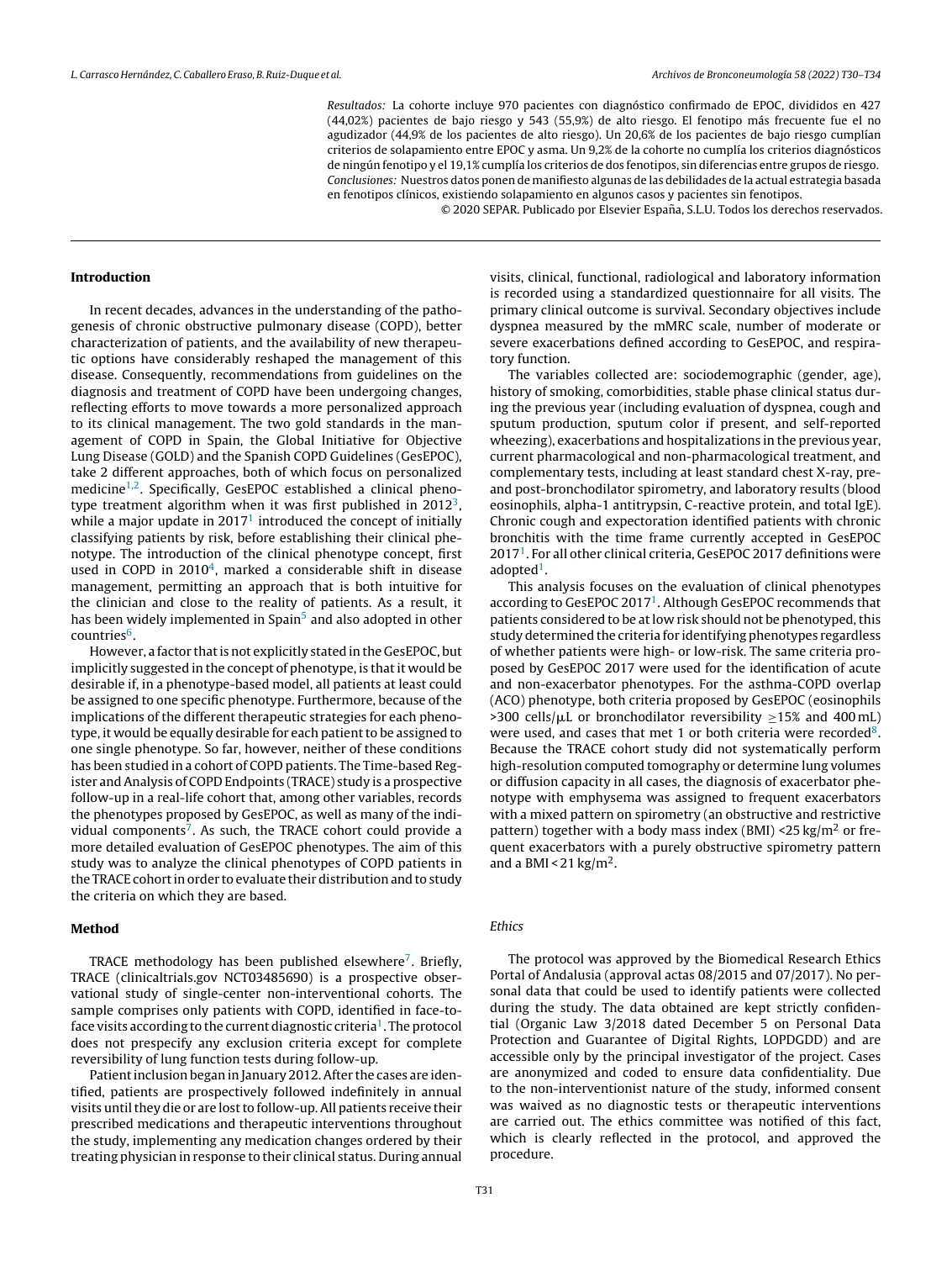#### Table 1

Description of study patients.

| Variable                               | Result <sup>*</sup> $(n = 970)$ |
|----------------------------------------|---------------------------------|
| Age (years)                            | 68.3 (10.1)                     |
| Gender (male)                          | 838 (86.4)                      |
| Active smokers (n)                     | 305 (31.4)                      |
| Pack-year index                        | 61.2(30.6)                      |
| Comorbidities (Charlson)               | 2.2(1.6)                        |
| Time since diagnosis (years)           | 2.3(2.1)                        |
| Frequent exacerbators <sup>†</sup> (n) | 299 (30.8)                      |
| Symptomatic $(n)$ <sup>:</sup>         | 268 (27.6)                      |
| Body mass index ( $\text{kg/m}^2$ )    | 27.7(5.3)                       |
| Forced vital capacity (%)              | 88.6 (20.8)                     |
| Expired volume in $1 s (\%)$           | 57.9 (19.1)                     |
| Blood eosinophils (cells/ $\mu$ L)     | 234 (251)                       |
| <b>GOLD</b> functional groups:         |                                 |
| GOLD <sub>1</sub>                      | 125(12.9)                       |
| GOLD <sub>2</sub>                      | 509(52.5)                       |
| GOLD <sub>3</sub>                      | 273(28.1)                       |
| GOLD <sub>4</sub>                      | 63(6.5)                         |
| GOLD clinical impact groups:           |                                 |
| GOLD A                                 | 531 (54.7)                      |
| GOLD B                                 | 140 (14.4)                      |
| GOLD C                                 | 167 (17.2)                      |
| <b>GOLD D</b>                          | 132 (13.6)                      |

GOLD: Global Initiative for Obstructive Lung Disease; MRC: Medical Research Council.

Expressed as mean (standard deviation) or absolute (relative) frequencies depending on the nature of the variables.

† Defined as 2 or more exacerbations or 1 hospitalization in the previous year.

‡ Defined as dyspnea modified MRC grade 2–4.

#### Statistical plan

Data analysis was performed using IBM SPSS Statistics software (IBM Corporation, Armonk, New York), version 26. For the description of the variables, centrality and dispersion estimators adapted to the nature of each variable and its distribution were used. The distribution of phenotypes and component variables were studied by comparing high- and low-risk patients. Differences between these groups were analyzed using the Student's t-test for independent data (after applying Levene's test for equality of variances) or the  $X^2$  test (or Fisher's exact test if applicable). The threshold for statistical significance was set at 0.05.

#### Results

This analysis was conducted on 970 patients from the TRACE cohort with a confirmed diagnosis of COPD. The descriptive data of the sample are listed in Table 1. This is a cohort of patients, mostly men, in the seventh decade of life on average, 33% of whom were active smokers. All GOLD clinical and functional groups were represented.

The sample was divided according to GesEPOC risk groups into 427 (44.02%)low-risk and 543 (55.9%) high-risk patients. The distribution of phenotypes according to risk groups is shown in Table 2. Due to the overlap in phenotypes described below, the total number of phenotypes exceeds the number of cases per group. By definition, low-risk patients were non-exacerbators, but 20.6% met the criteria for ACO. The number of ACO patients was significantly higher in the low-risk group.

A more detailed analysis of the specific criteria for ACO and exacerbator phenotype with emphysema is presented in Table 3. Most patients with ACO phenotype did not share the criteria for blood eosinophils and bronchodilator reversibility according to the GesEPOC 2017 cut-off points. Significantly more low-risk patients had increased eosinophils than high-risk patients, as well as significantly more frequent bronchodilator reversibility. More patients

### Table 2

Distribution of phenotypes by risk groups.

|                                               | Low risk $(n=427)$     | High risk $(n = 543)$  | $p$ -value $*$   |
|-----------------------------------------------|------------------------|------------------------|------------------|
| Non-exacerbator<br>Asthma and COPD<br>overlap | 427 (100)<br>88 (20.6) | 244 (44.9)<br>85(15.7) | < 0.001<br>0.045 |
| Exacerbator with<br>emphysema                 | 0(0)                   | 43(7.9)                | < 0.001          |
| Exacerbator with<br>chronic bronchitis        | 0(0)                   | 181 (33.3)             | < 0.001          |

Values expressed as absolute (relative) frequencies of the total number of patients in each risk group.

 $*$  Calculated using the  $X^2$  test comparing low risk to high risk.

#### Table 3

Description of the frequency of the components each of the phenotypes.

|                                     |           | Low risk $(n = 427)$ High risk $(n = 543)$ p-Value* |         |
|-------------------------------------|-----------|-----------------------------------------------------|---------|
| Asthma and COPD overlap             |           |                                                     |         |
| criteria                            |           |                                                     |         |
| Eosinophils > 300 cells/ $\mu$ L    | 76 (31.0) | 81 (23.0)                                           | 0.029   |
| <b>Bronchodilator</b>               | 12(2.8)   | 7(1.3)                                              | < 0.001 |
| reversibility $> 15\%$ and          |           |                                                     |         |
| $400 \,\mathrm{mL}$                 |           |                                                     |         |
| Both criteria                       | 0(0)      | 3(0.6)                                              | 0.007   |
| Emphysema criteria                  |           |                                                     |         |
| Mixed                               | 12(2.8)   | 69 (12.7)                                           | < 0.001 |
| pattern + BMI < $25 \text{ kg/m}^2$ |           |                                                     |         |
| Obstructive                         | 15(3.5)   | 24(4.4)                                             | 0.475   |
| pattern + BMI < 21 $\text{kg/m}^2$  |           |                                                     |         |

Values expressed as absolute (relative) frequencies of the total number of patients in each risk group. BMI: body mass index.

 $\degree$  Calculated using the  $X^2$  test comparing low risk to high risk.

## Table 4

|  |  |  |  |  | Number of phenotypes by risk groups. |  |  |  |  |  |  |  |
|--|--|--|--|--|--------------------------------------|--|--|--|--|--|--|--|
|--|--|--|--|--|--------------------------------------|--|--|--|--|--|--|--|

|              | Low risk $(n=427)$ | High risk $(n = 543)$ | p-value* |
|--------------|--------------------|-----------------------|----------|
| 0 phenotypes | 0(0)               | 90(16.6)              | < 0.001  |
| 1 phenotype  | 339 (79.4)         | 354(65.2)             | < 0.001  |
| 2 phenotypes | 88 (20.6)          | 98(18.0)              | 0.315    |
| 3 phenotypes | 0(0)               | 1(0.2)                | 0.375    |

Values expressed as absolute (relative) frequencies of the total number of patients in each risk group.

 $*$  Calculated using the  $X^2$  test comparing low risk to high risk.

in the high-risk group met the criterion of mixed pattern with BMI < 25 kg/m<sup>2</sup>.

Overlap between phenotypes is shown in Table 4. No defining criteria for any of the phenotypes were identified in 90 (9.2%) cases. These patients were frequent exacerbators who did not have chronic bronchitis and did not meet the emphysema criteria set out in this protocol. Most cases had a single phenotype with a significantly higher frequency among the low-risk group. Two phenotypes were identified in 186 (19.1%) patients, and 1 met the criteria for 3 phenotypes (all but the non-exacerbator). The distribution of patients with double phenotypes is summarized in [Table](#page-3-0) 5. The most common combination was ACO plus non-exacerbator phenotype followed byACO plus exacerbator with chronic bronchitis phenotype and the 2 exacerbator phenotypes.

#### Discussion

This study shows the distribution of COPD phenotypes by dividing the results into high- and low-risk patients, as defined by GesEPOC 20[1](#page-4-0)7<sup>1</sup>. Our results indicate that  $(1)$  low-risk patients may have an ACO phenotype; (2) some patients do not fit into any clinical phenotype; and (3) some patients meet the criteria for more than 1 phenotype.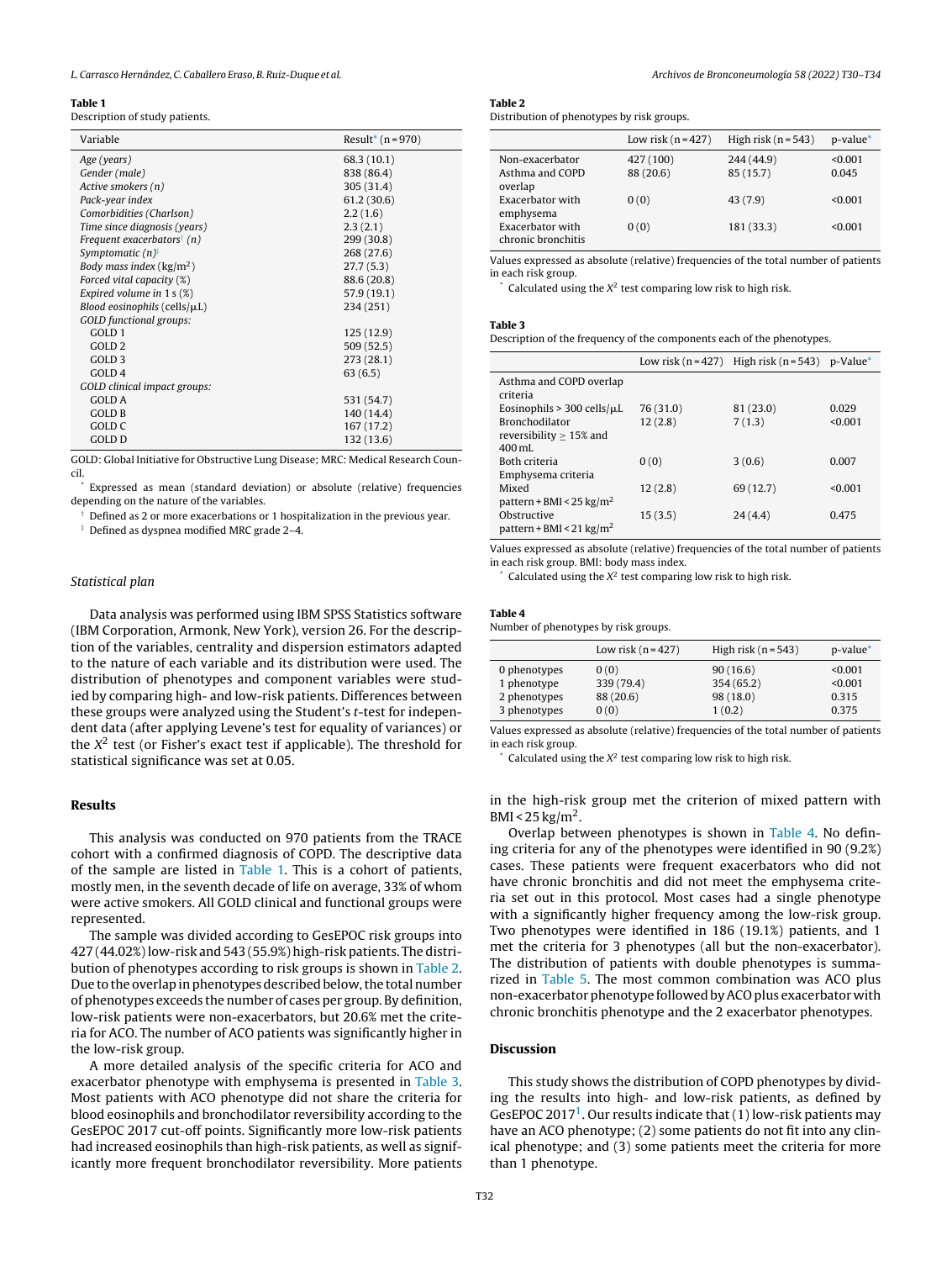#### <span id="page-3-0"></span>Table 5

## Distribution of patients with double phenotypes.

|                                                         | Low risk $(n=88)$ | High risk $(n = 98)$ | p-Value* |
|---------------------------------------------------------|-------------------|----------------------|----------|
| ACO and exacerbator<br>with emphysema                   | 0(0)              | 2(2.0)               | 0.178    |
| ACO and exacerbator<br>with chronic bronchitis          | 0(0)              | 27(27.6)             | < 0.001  |
| ACO and<br>non-exacerbator                              | 88 (100)          | 44 (44.9)            | < 0.001  |
| Exacerbator with<br>chronic bronchitis and<br>emphysema | 0(0)              | 25(25.5)             | < 0.001  |

Values expressed as absolute (relative) frequencies of the total number of patients in each risk group. ACO: Asthma and COPD Overlap.

 $\degree$  Calculated using the  $X^2$  test comparing low risk to high risk.

The introduction of clinical phenotypes as a basis for COPD management was proposed by a group of international investigators in  $2010<sup>4</sup>$  $2010<sup>4</sup>$  $2010<sup>4</sup>$  and finally implemented by GesEPOC in  $2012<sup>3</sup>$  $2012<sup>3</sup>$  $2012<sup>3</sup>$ . Since then, this approach has spread across Spain and other countries as a way of providing more patient-centered medicine. However, compliance with the criteria and phenotype identification in a large cohort of patients had not been evaluated to date. Our results suggest that the definition of these phenotypes should be further refined to ensure that all patients conform to a phenotype and can be assigned to one and only one phenotype. The consequences of making an erroneous assignation are obvious, as patients would receive treatments that are not optimal for their disease.

Some methodological considerations must be borne in mind if these results are to be interpreted correctly. Firstly, the sample was selected from a specialist COPD outpatient unit, which constitutes a selection bias. Although the data include patients with all levels of functional and clinical involvement, a study in Primary Care may give a different outlook. Secondly, although the cut-off points to identify a patient as emphysematous specified in GesEPOC 20[1](#page-4-0)7 are not exact $^1$ , the guidelines do emphasize the need to identify emphysema with the use of functional tests or high-resolution computed tomography. In our case, because we do not have this information, we had to estimate which patients were potentially emphysematous. To this end, we selected patients with a restrictive component on spirometry who were not obese and those with a marked decrease in BMI. Although this strategy is not the one recommended by GesEPOC, it is probably a good approach to this phenotype. Identification of the emphysematous patient is clear in specific cases, but this task is more complicated in most COPD patients since most have a clinical presentation that combines airway involvement and parenchyma involvement in the form of emphysema<sup>[9](#page-4-0)</sup>. The idea of GesEPOC 2017 is to identify predominantly emphysematous patients by clinical/radiological/functional findings. This phenotype is also associated with reduced BMI. In fact, given the close relationship between the pure emphysema phenotype and loss of muscle mass, a decrease in BMI would be a good marker to help identify patients who are very emphysematous or who have predominantly parenchymal involvement $^{10}$  $^{10}$  $^{10}$ . For this reason, in the absence of a better way of identifying these patients, we rely on BMI and the presence of a restrictive component not explained by obesity as indirect markers ofthis phenotype. Our data, therefore, could have overlooked patients who, with a more comprehensive study, would have been assigned to the emphysema phenotype; however, even if our selection had been more conservative, our results would have been similar. Therefore, it might be expected that, if patients with emphysema were more accurately identified, there would be a greater overlap of phenotypes, thus supporting our findings. Thirdly, GesEPOC 2017 recognizes ACO in 2 circumstances: when the criteria specified in our cohort are met and when COPD and asthma coexist as 2

diagnoses in the same patient. TRACE is a cohort of COPD patients without asthma. It is possible that in a cohort that includes a more comprehensive patient population with both diagnoses, the ACO criteria would probably be distributed differently and there would probably be a greater overlap between phenotypes than that shown in our results.

Although GesEPOC 2017 recommends that low-risk patients should not be phenotyped<sup>[1](#page-4-0)</sup>, these patients also have clinical phenotypes. It seems logical to expect low-risk patients to be nonexacerbators, as one of the criteria for the concept of low risk is the number of exacerbations and hospitalizations. However, our data indicate that low-risk patients may have an ACO phenotype according to GesEPOC 2017's own criteria. This clinical circumstance is to be expected. If patients with ACO respond well to inhaled corticosteroids, they would remain free of symptoms and exacerbations and would have better lung function, so they can continue to be at low risk $11$ . However, contrary to the recommendations of GesEPOC 2017, these patients should not stop receiving inhaled corticosteroids $12$ . Some authors describe these patients as well-controlled. Although the concept of control in COPD was proposed a few years ago<sup>[13](#page-4-0)</sup>, it seems to identify accurately those patients with low disease impact that is maintained over time with treatment. It would therefore be possible to rethink the concept of high and low risk, and see it more as good or poor control that may change over time, rather a classification of patients with a view to their treatment strategy.

Another factor detected in this study is the identification of patients who do not meet any of the criteria for the phenotypes proposed by GesEPOC 2017. Although in our cohort most patients were assigned to a phenotype, as many as 9.2% of patients in the overall cohort and 16.6% of high-risk patients remained unassigned. These cases were exacerbators who did not meet the criteria for chronic bronchitis, emphysema or ACO. The COPD History Assessment in Spain (CHAIN) study identifies 2.3% patients in this situation $^{14}$  $^{14}$  $^{14}$ , suggesting that there is room for improvement in the identification of these phenotypes. Although chronic bronchitis is associated with frequent exacerbations<sup>[15](#page-4-0)</sup>, not all exacerbators have chronic cough and expectoration. Using other more appropriate emphysema criteria may reduce the number of patients without a phenotype, but patients who develop exacerbations without chronic bronchitis or emphysema would still exist, as GesEPOC 2017 suggests.

One finding worth discussing is the existence of a single patient with more than one phenotype. Although most were assigned to one phenotype, about 20% met the criteria for more than one and, anecdotally, 1 patient met the criteria for 3 phenotypes (all except non-exacerbator). Interestingly, GesEPOC 2017 recognizes that there may be difficult-to-classify cases that share characteristics typical of more than 1 phenotype. In these cases, GesEPOC 2017 recommends treating the patient's most important problem<sup>[1](#page-4-0)</sup>. This is revealing and raises doubts in routine clinical practice, because the attending physician can assign the patient to one or another phenotype at their discretion, and this has direct consequences on the choice of treatment. The combination of ACO and nonexacerbator in a low-risk patient has already been discussed and is likely to be more related to good disease control than to a clinical phenotype. However, the relationship between ACO and exacerbator with acute bronchitis is interesting. Patients with asthma may also present clinical criteria for chronic bronchitis<sup>[16](#page-4-0)</sup> and be exacerbators if they do not receive optimal treatment, so this association should not be an unusual finding. Frequent exacerbators with chronic bronchitis are known to have a different clinical impact than patients with  $ACO<sup>17</sup>$  $ACO<sup>17</sup>$  $ACO<sup>17</sup>$ , but the clinical impact of both phenotypes in tandem has not been explored. The relationship between asthma and emphysema has been poorly studied, but it has been described in the literature and is currently under investigation $18$ . Finally, patients who present clinical criteria for chronic bronchitis